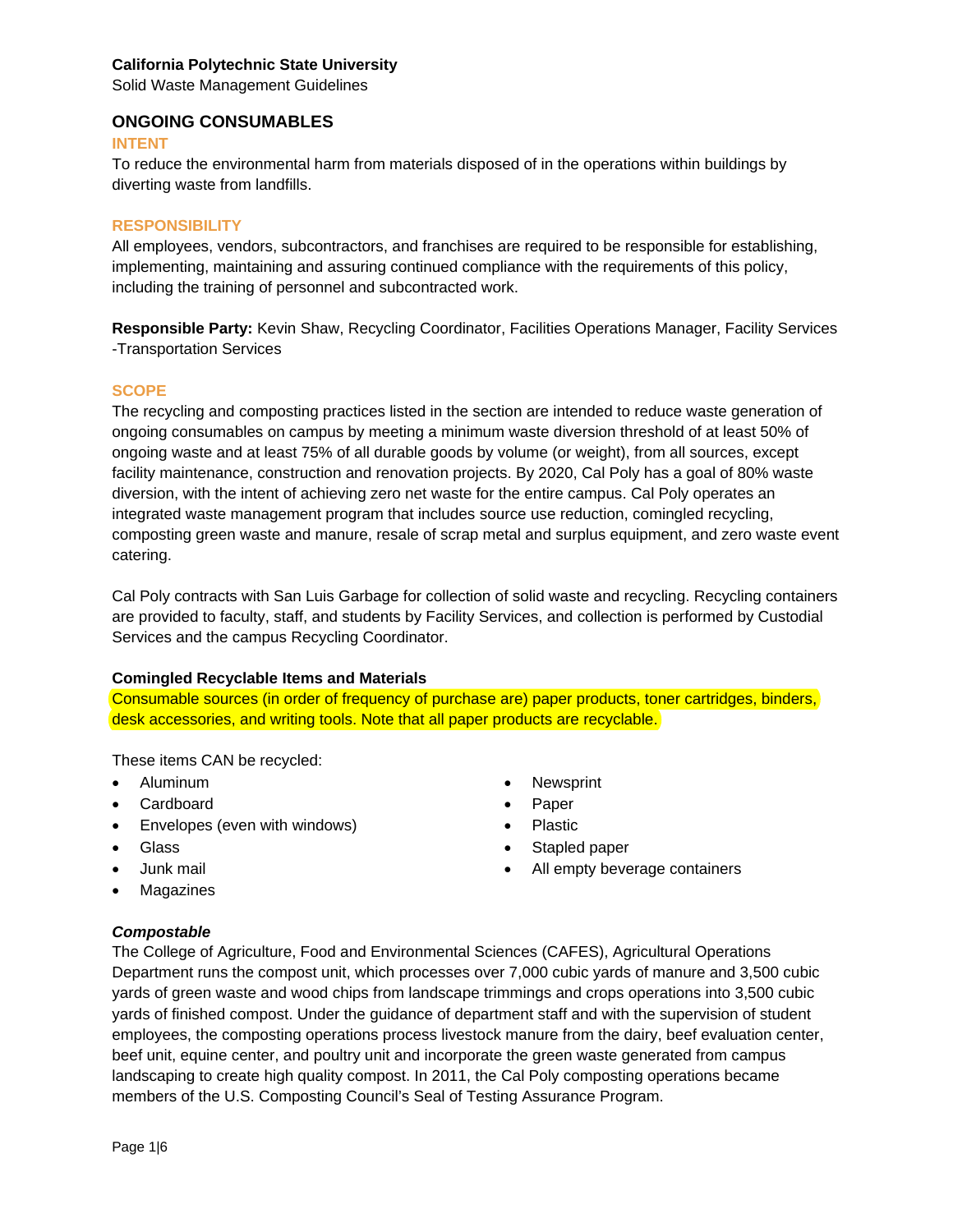Solid Waste Management Guidelines

These items can NOT be recycled:

- Aerosol cans
- Ceramic materials
- Food
- Hazardous material
- Kleenex
- Light bulbs

## **REPORTING**

• Paper cups

- Paper towels
- Squeezable paper juice containers
- Styrofoam cups and plates
- Wax paper

The responsible party shall coordinate tracking and reporting with San Luis Garbage, CAFES and Campus Dining. Solid waste and recycling reporting shall be done on a monthly basis in order to facilitate identification of areas to improve diversion, gauge the effect of new waste management programs, and quickly remedy any deficiencies. Since Cal Poly's recycling is comingled, San Luis Garbage will provide the responsible party monthly reports on volume of recycled materials and volume of solid waste collected.

The following categories shall be tracked. Tracking data shall include date/month of disposal, diversion method, hauler/destination, and quantity in appropriate units.

- Landfill Trash,
- Comingled Recyclables
- Compostables

## **REFERENCES**

- Cal Poly Campus Operations: afd.calpoly.edu/ sustainability/campusoperations.asp
- Cal Poly Center for Sustainability: sarc.calpoly.edu/
- Cal Poly Compost Production: cafes.calpoly.edu/cal-poly

# **DURABLE GOODS (EQUIPMENT & FURNITURE)**

#### **INTENT**

To reduce the environmental harm from materials purchased, used, and disposed of in the operations within buildings.

#### **RESPONSIBILITY**

All employees, vendors, subcontractors, and franchises are required to be responsible for establishing, implementing, maintaining and assuring continued compliance with the requirements of this policy, including the training of personnel and subcontracted work.

**Responsible Party:** Gage Sahl, Warehouse Worker/Moving & Surplus Coordinator, Facilities Services, Moving & Surplus

## **SCOPE**

The practices listed in the section are intended to facilitate reuse or recycling of all equipment and furniture waste generated on campus from all sources, except facility maintenance, construction and renovation projects, with a minimum compliance threshold of at least 75%, by volume, weight or replacement value.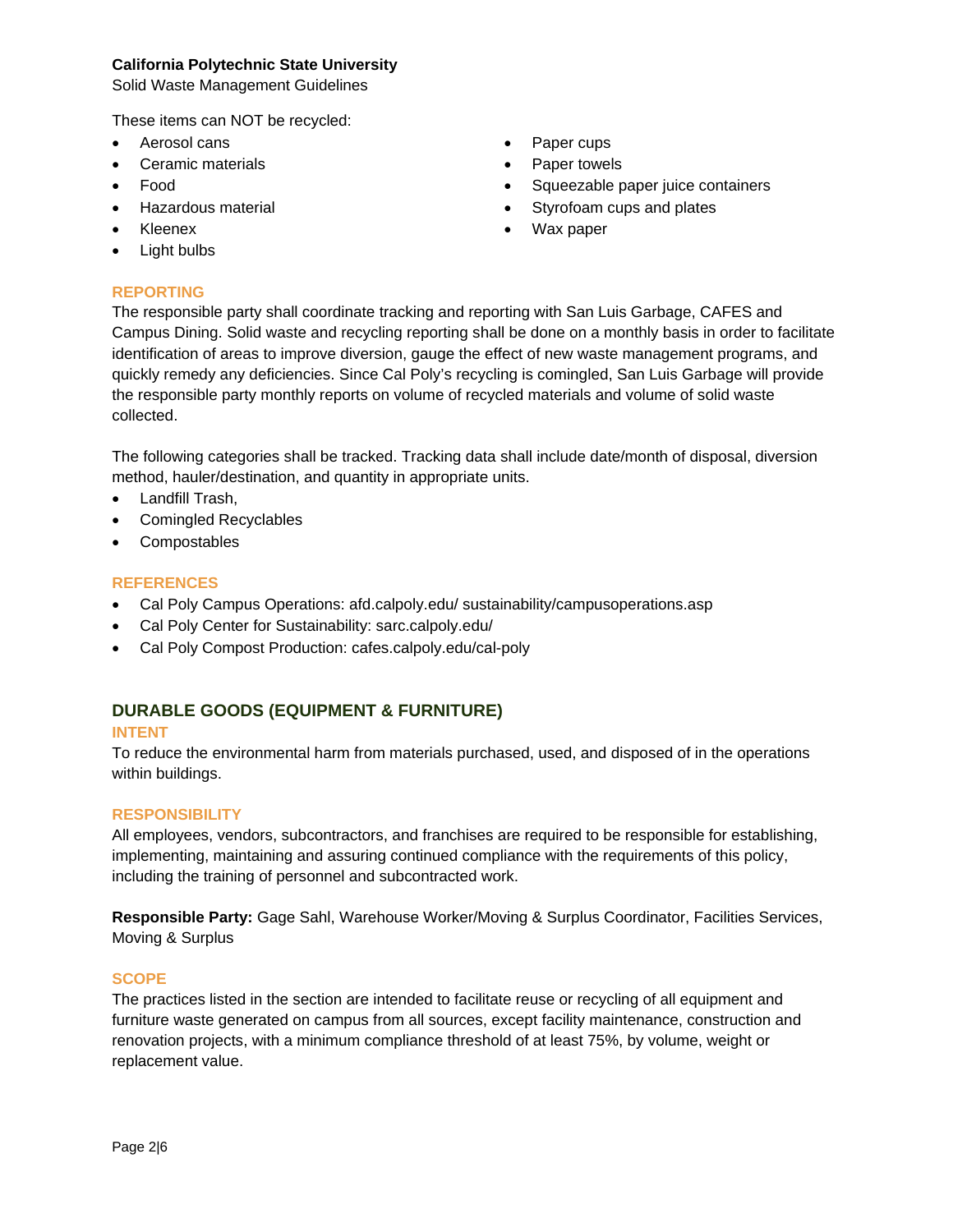Solid Waste Management Guidelines

The Facility Services Surplus Property and Moving Crew is responsible for removing surplus property on campus, upon request. State Property that is no longer needed or wanted on campus will first need to be surveyed by the Property Accounting Office. To do this a Request to Survey Form will need to be filled out and processed. After approval, a red tag will be generated and delivered to the requesting party. After the red tag has been affixed to the item, the Surplus Property Department can then be contacted by email at surplus@calpoly.edu with the item's location and it will be scheduled for removal. Non-tagged and miscellaneous surplus items can be picked up from your department by completing the Facility Services Surplus Pick Up Form.

Property can also be relocated within a department or transferred interdepartmentally. After all efforts to reallocate the property within the campus have been considered first, in-kind donations to outside organization are another method for disposal. The Property Survey Board must approve all donations of University property. Please see CPSLO Property Control Procedures for further details.

## **Surplus Program**

Cal Poly operates an online surplus equipment sale program, eSurplus Program. The Public Surplus auction site is used to resell surplus equipment such as computers, furniture, lab equipment, light fixtures, tools, vehicles, audio/video equipment, and unclaimed lost and found items. There are two different types of auctions. One is for bidding on items that are for public sale. The other is for requesting auction items that are set aside for internal reallocation. Internal reallocation items are placed on non-public auctions for fourteen days where they may be claimed by campus personnel for on campus use only. Once claimed, these auction items can be picked up at the Surplus Warehouse. If desired, items may be delivered for a charge (chart field string must be supplied). Please use Moving Request Form. After an item is on an internal reallocation auction for fourteen (14) days and has not been claimed by any campus personnel the auction is then released for public sale and is no longer available for internal reallocation. The public auction usually lasts seven (7) days. Auction winners can pick up their paid for items at the Public Surplus Warehouse.

#### **REPORTING**

Each College, School, and Department has the primary responsibility for the custody, care, maintenance, and control of all University property purchased, transferred, received and relocated within their respective areas. The Department Inventory Coordinator, as designated by the Dean, Department Head, Chair or Director, shall maintain current, complete and accurate property records, and track the purchase, receipt and assignment of property within the department. Tracking data shall include date/ month of disposal, diversion method, hauler/ destination, description of item(s), quantity and replacement value or cost.

#### **REFERENCES**

- *Cal Poly Moving and Surplus: afd.calpoly.edu/facilities/services\_moving.asp*
- *Cal poly Property Accounting: afd.calpoly.edu/fiscalservices/propertyaccounting.asp*
- *Public Surplus: publicsurplus.com/*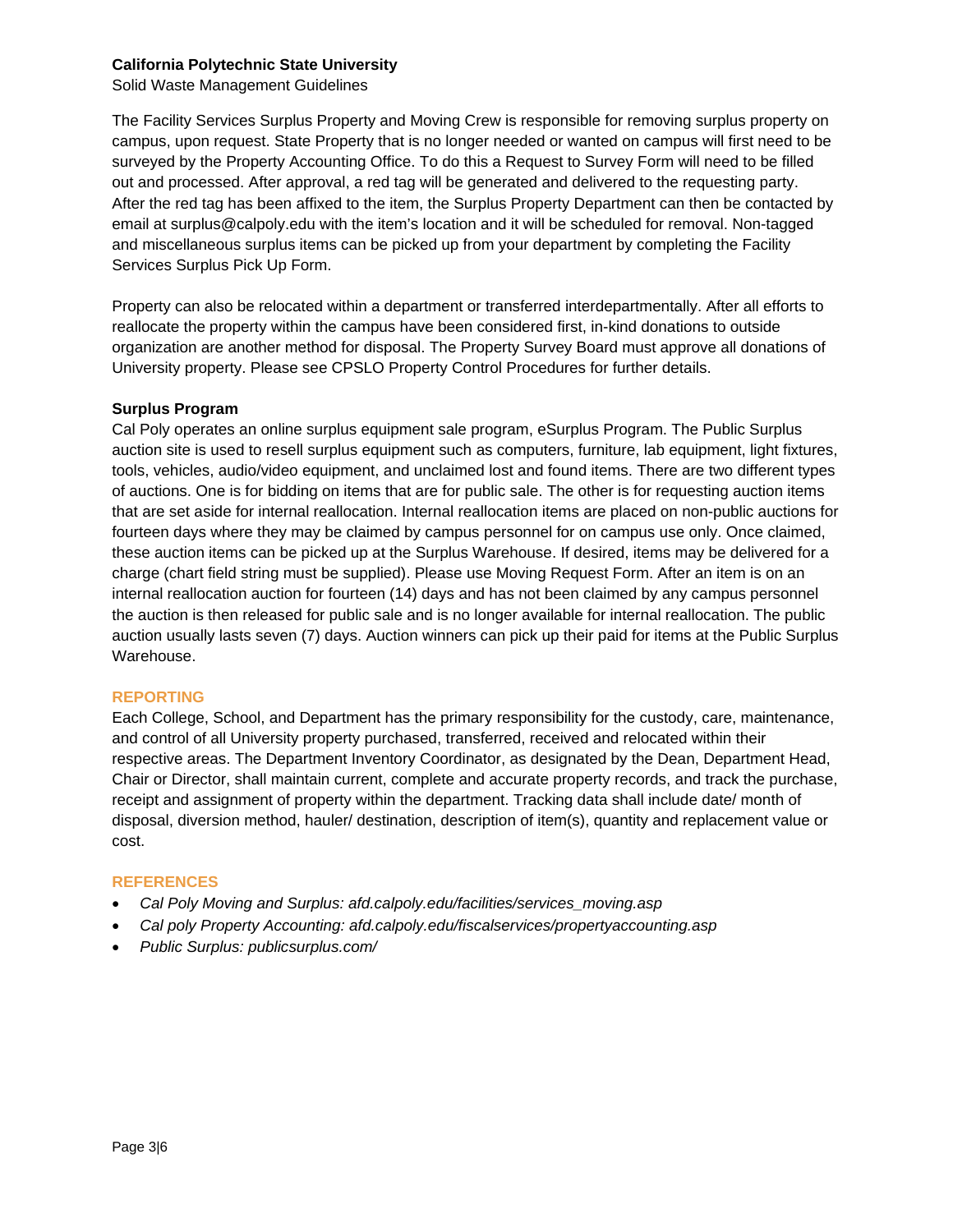Solid Waste Management Guidelines

## **HAZARDOUS WASTE**

#### **INTENT**

To reduce the environmental harm from materials purchased, used, and disposed of in the operations within buildings and limit contamination of soil and groundwater with hazardous substances.

#### **RESPONSIBILITY**

All employees, vendors, subcontractors, and franchises are required to be responsible for establishing, implementing, maintaining and assuring continued compliance with the requirements of this policy, including the training of personnel and subcontracted work.

**Responsible Party:** Dave Ragsdale, Director, Environmental Health & Safety and Risk Management

#### **SCOPE**

Hazardous Waste is solid waste that is known to be harmful to human health and the environment when not managed properly, regardless of their concentrations. Proper handling of hazardous wastes will minimize the chance of accident (spill or release) of a hazardous waste and will allow for the management of such waste compliant with existing state and federal regulations.

The following items are considered hazardous waste (note that this list is not comprehensive):

- Paint: spray or brush on, oil based or acrylic (water based)
- Batteries (all kinds)
- Fluorescent light tubes and HID lamps ("sodium vapor" lamps)
- Fluorescent light ballasts which contain PCB
- Material or objects containing asbestos or lead compounds
- Chemicals or mixtures containing acid (pH less than 2)
- Chemicals or mixtures containing alkali (pH greater than 12.5)
- Chemicals or mixtures containing compounds of arsenic (As), barium (Ba), cadmium (Cd), chromium (Cr), copper (Cu), lead (Pb), mercury (Hg), molybdenum (Mo), nickel (Ni), selenium (Se), silver (Ag), thallium (Th), vanadium (V), or zinc (Zn)
- Fuel, oil, or automotive coolant, includes spilled material which has been cleaned up and the absorbent which has been used to do the clean up
- Solvents (halogenated or non-halogenated; flammable or combustible)
- Empty containers of most pesticides, insecticide or herbicide
- Used Photographic Fixer (contains compounds of silver)
- Material which would produce a gas on contact with water
- Preserved animals (biological specimens) containing formaldehyde or alcohol
- Industrial cleaners containing quaternary ammonium compounds or hypochlorite (bleach)
- Any material which is generally acknowledged to be toxic

The following items are NOT hazardous waste:

- Incandescent light bulbs
- Empty five (5) gallon size or smaller containers of hazardous material (other than pesticide)
- Elemental solid metals (not compounds when in large pieces; not powder or finely divided)
- Fluorescent light ballasts which do not contain PCB (must be labeled with the statement "NO PCB's"; ballasts not labeled with this phrase area assumed to contain PCB and are managed as hazardous waste)
- Any material which is still usable and is given to another person or department to use is not waste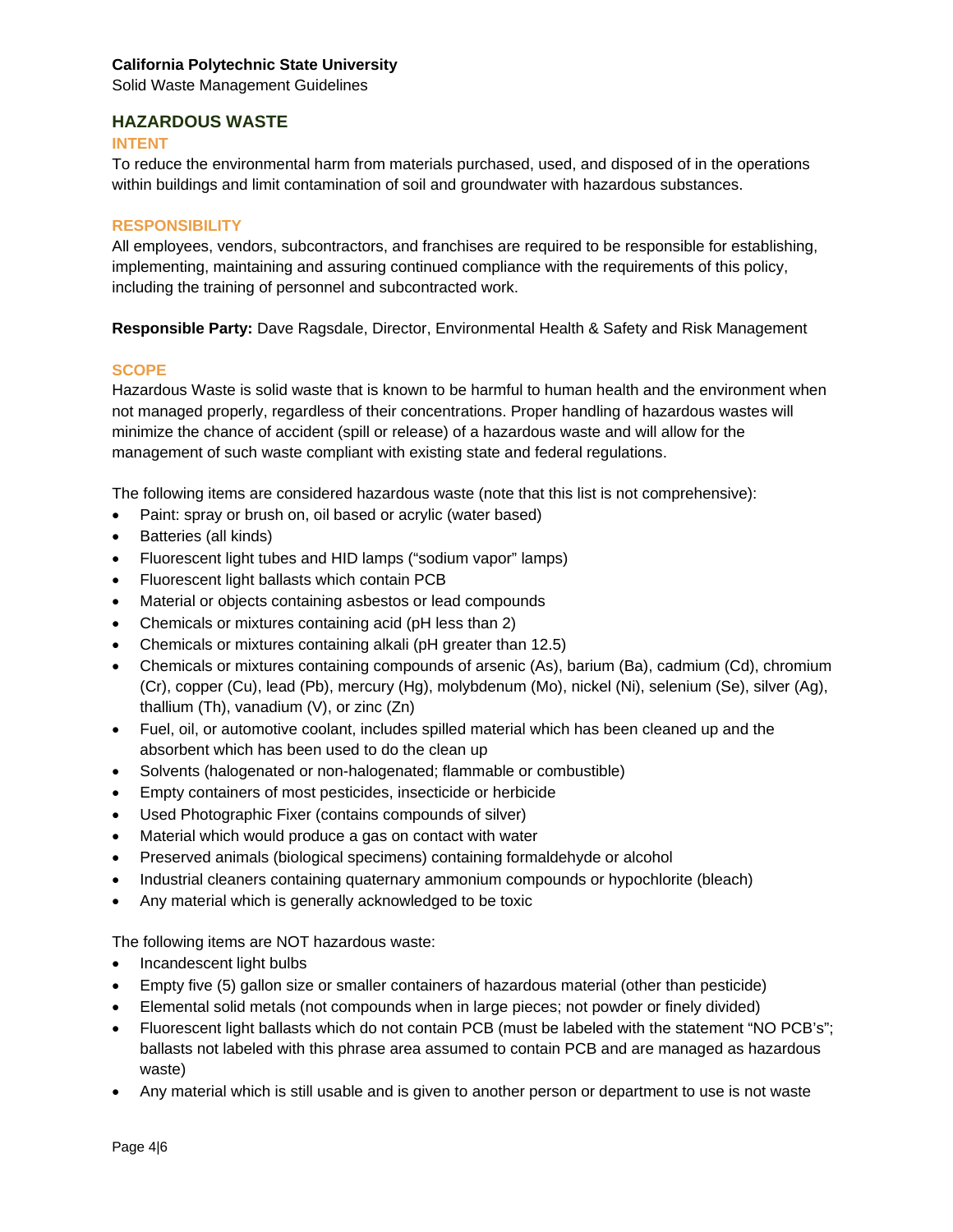Solid Waste Management Guidelines

## **DISPOSAL PROCEDURE**

Place the waste in a compatible, sealable and labeled container and keep in secondary containment:

- Material will not eat through container.
- Container is of sound construction, in good condition and will not leak.
- There is no residue that will chemically react with material.
- Container must have a liquid-tight cap or lid which prevents leaking when container is tilted or inverted.
- Container can be new.
- Secondary containment, a tray or outer container, will prevent leaking or spilled waste material from escaping or from coming into contact with nearby incompatible material.

All containers of hazardous waste must be kept closed at all times except when material is being added or removed to allow for safe transport without having waste leak into vehicle or onto the roadway. A waste drum or bottle which is left open is a citable EPA violation. properly labeled. Label the container with the following information:

- 1. "HAZARDOUS WASTE"
- 2. Start Date: the first date waste was added to the container or the date the container was put in place
- 3. Name or Description of the Waste: use the chemical name or common name of the material and a statement of the proportions of constituents making up the material
- 4. Type of Hazard: Combustible, Corrosive (indicate Acid or Alkali), Flammable, Reactive (material reacts with water), or Toxic; if none of these apply, name type of other waste, such as radioactive
- 5. Physical State: Solid, Liquid or Gas
- 6. Generator Identification: Cal Poly, San Luis Obispo, CA 93407, EPA ID No. CAD 094455102

If the container is already labeled from a previous but different use, remove or cover the old label. Labels can be handwritten, typed, computer generated or pre-printed. These labels should be prepared and attached by the person who generated the waste. They can be attached with tape.

When the container is full, the procedure that made it is complete or at the end of the academic quarter, submit a Hazardous Waste Pickup and Disposal Request online or contact the Environmental Safety Office at (805)756-6661 to arrange for removal to the campus hazardous waste accumulation area.

#### **ACCIDENT PROCEDURE**

In the event of a hazardous materials spill, take the following actions:

- Call 911. Dispatch will report the spill to Environmental Health and Safety.
- Evacuate the area.
- If the spill does not pose immediate danger, wear protective clothing, isolate the spill, evacuate the scene, and limit access.
- If there is exposure to radioactive material, keep all persons isolated until they can be examined to prevent further contamination.
- If the spill was handled by authorized departmental personnel, report the situation to Environmental Health and Safety.
- Notify the area supervisor.